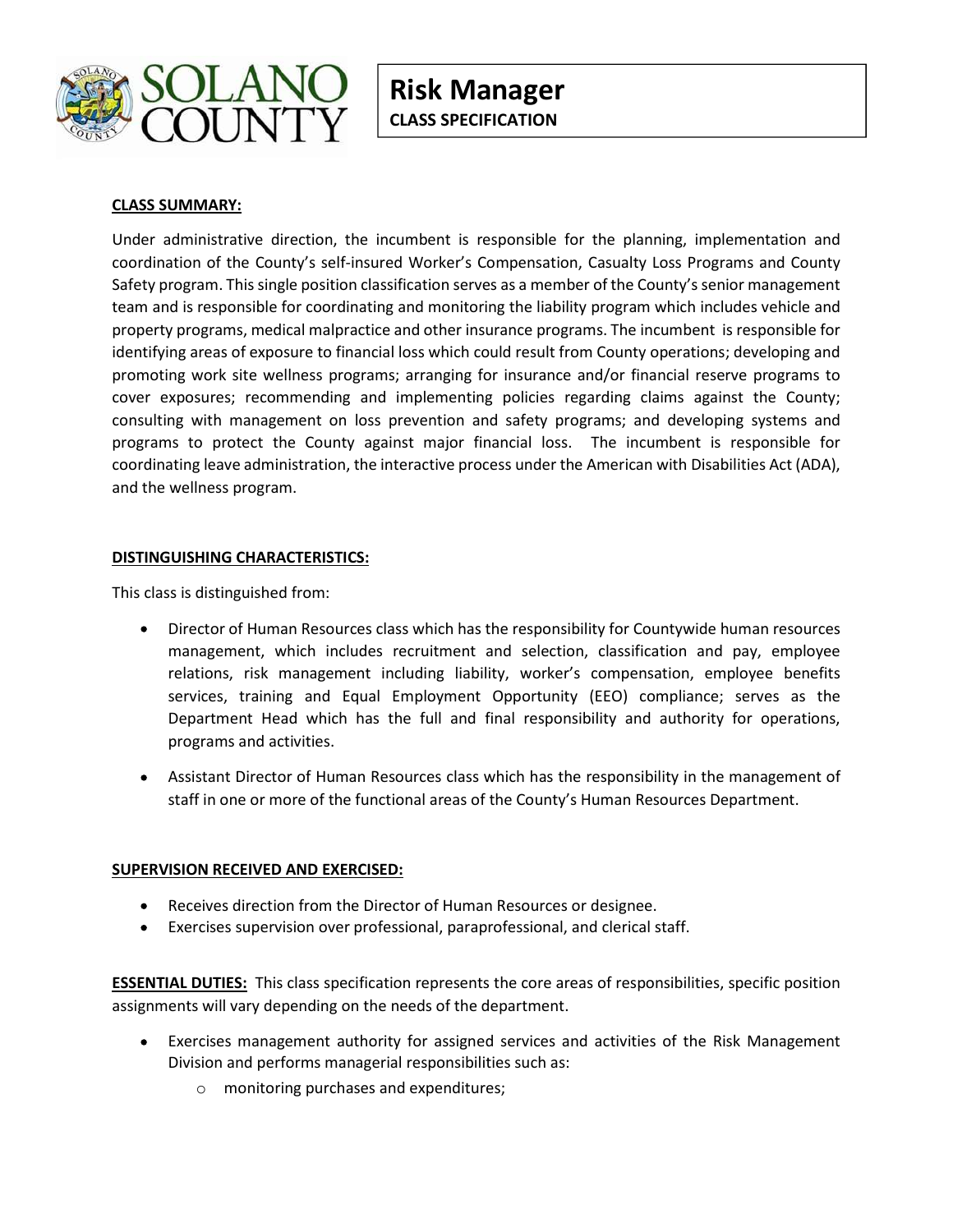# County of Solano – Class Specification<br>Risk Manager<br>
o providing input to the unit's budget;<br>
o monitoring goals and objectives of the unit and taking corrective actions as a Risk Manager

- o providing input to the unit's budget;
- $\circ$  monitoring goals and objectives of the unit and taking corrective actions as appropriate;
- $\circ$  recommending and implementing new policies and procedures to eliminate or reduce barriers to efficient or effective production and/or to improve customer service; and
- o coordinating and monitoring the work of consultants and contractors by reviewing the performance and quality of work to ensure compliance with the applicable contract and by reviewing and approving claims for payments to ensure conformance with contract provisions and to prevent cost overruns.
- Performs supervisory duties to direct reports and to others through subordinate supervisors such as:
	- o establishing standards for acceptable work products and evaluating performance;
	- o interviewing applicants and making selections;
	- o reviewing, approving and implementing disciplinary actions and terminations;
	- o assigning work and planning and scheduling staff's work activities and deadlines;
	- o reviewing work and recognizing employees' work efforts and accomplishments;
	- o providing career development mentoring and recommending training and career development opportunities;
	- o ensuring that employees are properly trained;
	- o reviewing and approving timesheets and requests for leave; and
	- $\circ$  supporting and ensuring compliance with County and Department policies and procedures including those related to equal opportunity and to safety.
- Administers the County's Self-insured Worker's Compensation and Casualty Loss Programs; oversees the processing of Worker's Compensation claims; serves as liaison with the County's contract Worker's Compensation Claims Administrator, stop-loss insurance brokers and carriers, and private and public rehabilitation agencies; represents the County in hearings before the California State Worker's Compensation Appeals Board; consults with counsel on litigated cases; makes recommendations on the settlement of claims; seeks recovery on third party subrogation's; authorizes expenditure of funds from the County's Self-insured Worker's Compensation Trust Fund and the Casualty Trust Fund; prepares comprehensive financial reports related to Worker's Compensation and Casualty Losses for submission to Board of Supervisors.
- Participates in the development of safety policies and procedures; coordinates departmental safety committee meetings to gather information and provide guidance on safety matters; reviews current literature and new legislation related to safety rules and procedures and determines application to County operations; recommends revision of policies and implementation of new policies and procedures.
- Coordinates periodic safety and environmental health inspections of employee work areas; ascertains level of compliance with health and safety statutes and regulations; advises appropriate officials of unsafe practices or conditions and recommends corrective action; may accompany or designate a staff member to accompany OSHA inspectors on inspections of County facilities, answers questions, records findings and reports results of inspections to appropriate authorities; prepares OSHA reports results of inspections to appropriate authorities; prepares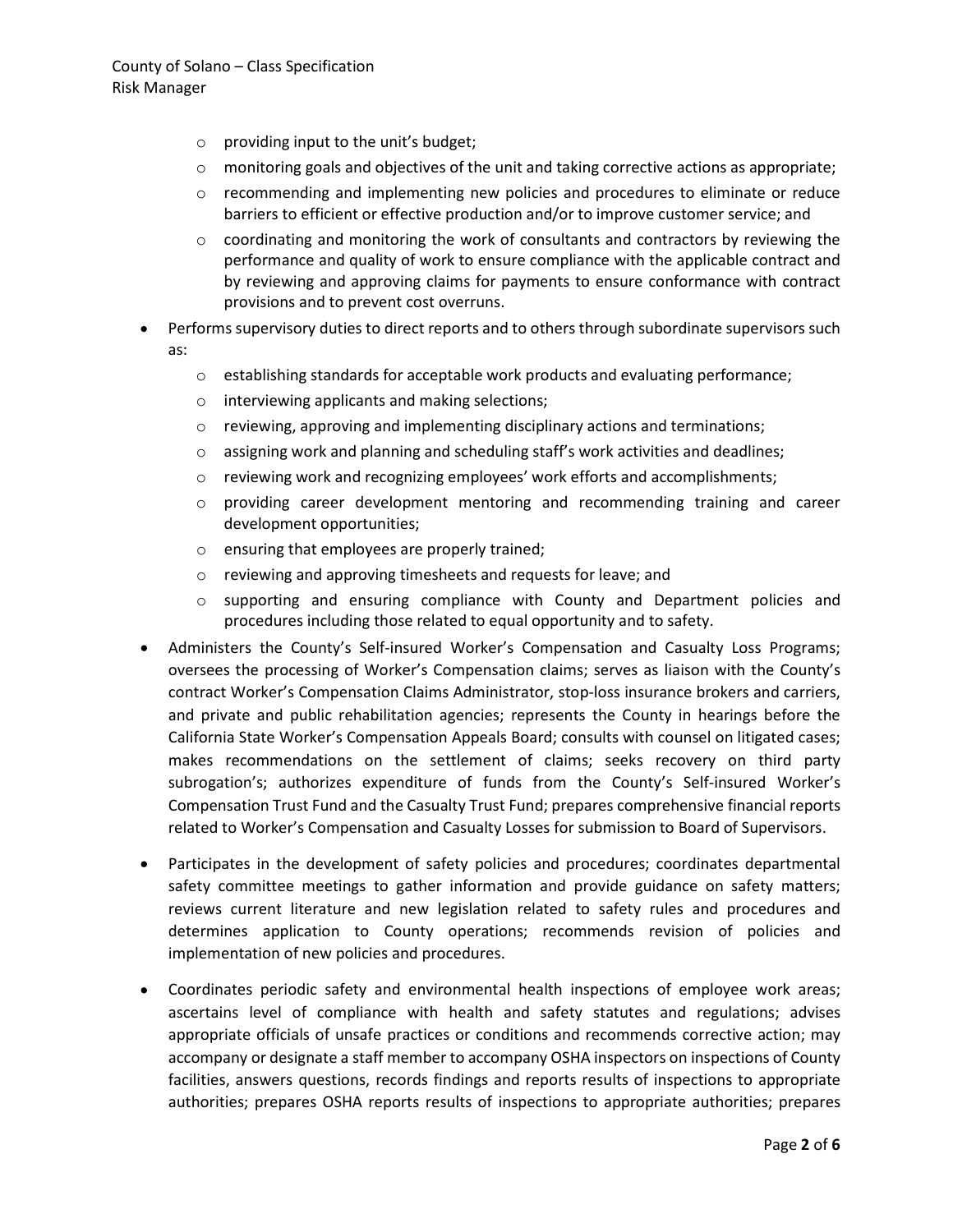County of Solano – Class Specification<br>Risk Manager<br>OSHA reports and other reports; maintains safety and accident and casualty locordinates establishment of departmental safety inspection teams; monitors the department OSHA reports and other reports; maintains safety and accident and casualty loss records, coordinates establishment of departmental safety inspection teams; monitors the departmental inspection team activities; reviews the team's reports.

- Acts as a County representative with governmental agencies and professional organizations, on matters related to assigned responsibility.
- Reviews employee's safety improvement suggestions and seeks implementation when appropriate; administers County personal protective equipment program; reviews requests and authorizes payments.
- Serves as a consultant on safety matters to department heads and the County Administrator's Office; advises on safety aspects of current and proposed procedures, equipment and facilities; develops and/or coordinates safety related training classes, including but not limited to, first aid, cardiopulmonary resuscitation and defensive driver training.
- Directly supervises employees; interviews and recommends candidates for hire; provides instruction and training; plans, coordinates, assigns and reviews work activities; responds to employee issues and concerns; maintains work standards; evaluates performance and recommends evaluation outcomes.

# MINIMUM QUALIFICATIONS:

Experience: Five years of full-time progressively responsible and comprehensive experience in the administration of safety, risk management, general liability, worker's compensation, or similar insurance programs and at least two years of lead or supervisory experience. Public sector experience in the fields identified above is desirable but not a requirement. AND

Education/Training: A Bachelor's degree is required from an accredited university with a major preferably in Public Administration, Business Administration, Engineering, Public Safety, or a closely related field.

# OR

An equivalent combination of training, education and experience which has provided the required knowledge, skills/abilities and attributes. An Associate of Risk Management (ARM) certification from the Insurance Institute of American (IIA) may be substituted for the two years of the required education or two years for the required experience.

# LICENSING, CERTIFICATION AND REGISTRATION REQUIREMENTS:

Applicants are required to possess a valid Class C California Driver's License, Class C.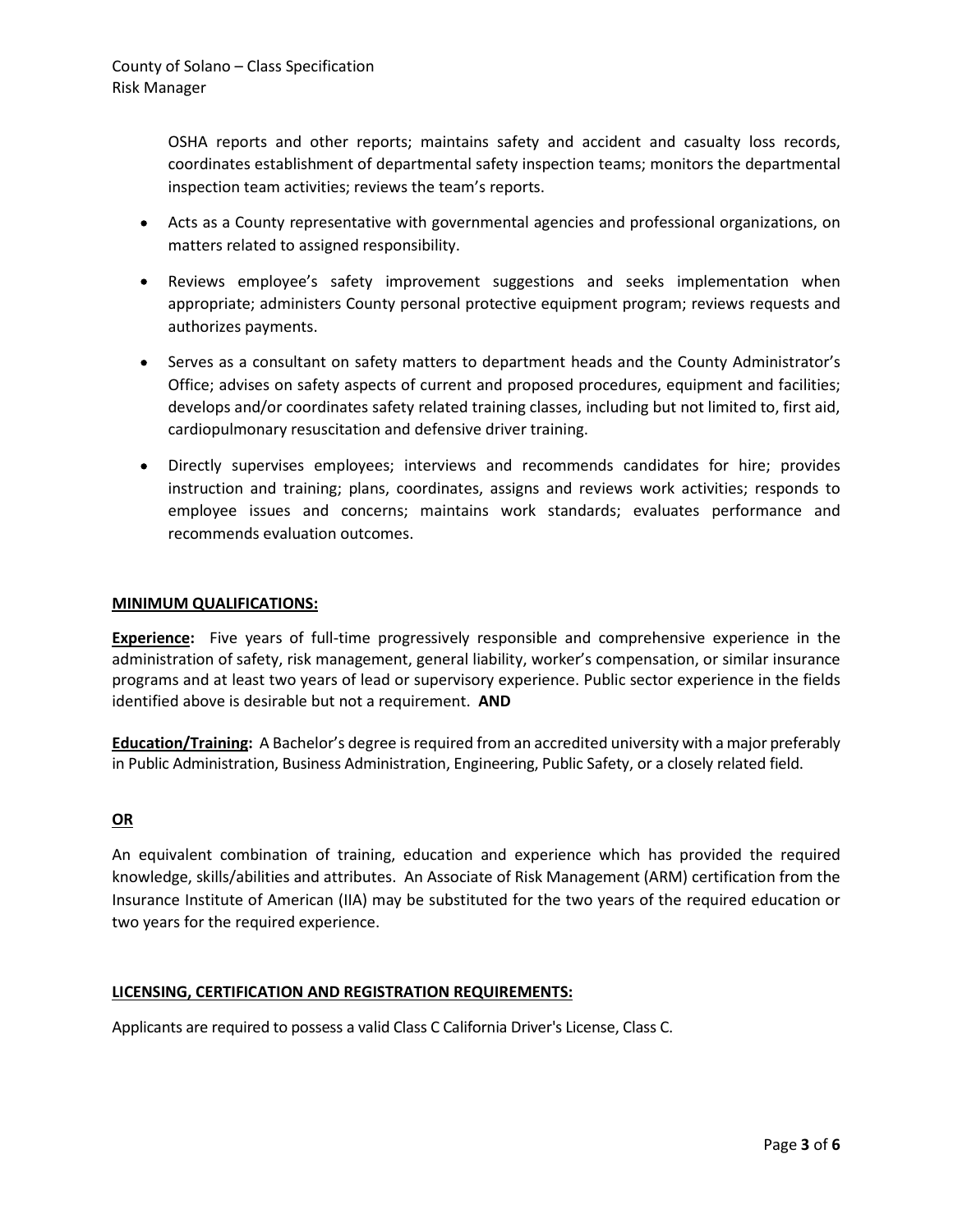# REQUIRED COMPETENCIES:

### Knowledge of:

- Laws, rules, regulations and policies applicable to unit managed such as California Occupational Safety and Health Act Standards and Rules, California Worker's Compensation, California Government Tort Act and, risk management and loss control principles and techniques.
- Principles and practices of supervision, leadership, motivation, team building, organization, training, and conflict resolution.
- Record keeping and report preparation procedures.  $\bullet$
- Safety precautions required in a variety of work environments.
- Interviewing techniques.
- Oral communication techniques to include presentations to groups of various sizes in a positive, inclusive, and motivational manner.
- First aid, including CPR.
- Basic electronic trouble shooting procedures.
- Automotive equipment operation practices and traffic laws.
- English composition, spelling, grammar, vocabulary, and punctuation for both written and oral communications.
- Formats and appropriate terminology for written communications such as business correspondence, policies, procedures and narrative reports.
- Basic mathematics for developing, preparing and completing numerical, budgetary, and/or statistical reports.
- Standard office procedures, practices, equipment, personal computers, and software.

### Skill and/or Ability:

- Understand, interpret and apply applicable laws, regulations and policies and use good judgment in their application.
- Supervise, evaluate, train, and develop staff and organize and manage their work.
- Plan, implement, and evaluate safety and casualty loss control programs.
- Manage a variety of simultaneous work projects and carry them through to successful completion.
- Determine the appropriate course of action in stressful and/or emergency situations.
- Administer contracts according to designated guidelines and regulations.
- Communicate information and ideas clearly and concisely, both orally and in writing.
- Represent the office in meetings with representatives from various County and non-County organizations, with local businesses, with customers, and/or with the general public.
- Establish and maintain effective working relationships with public and private agency officials.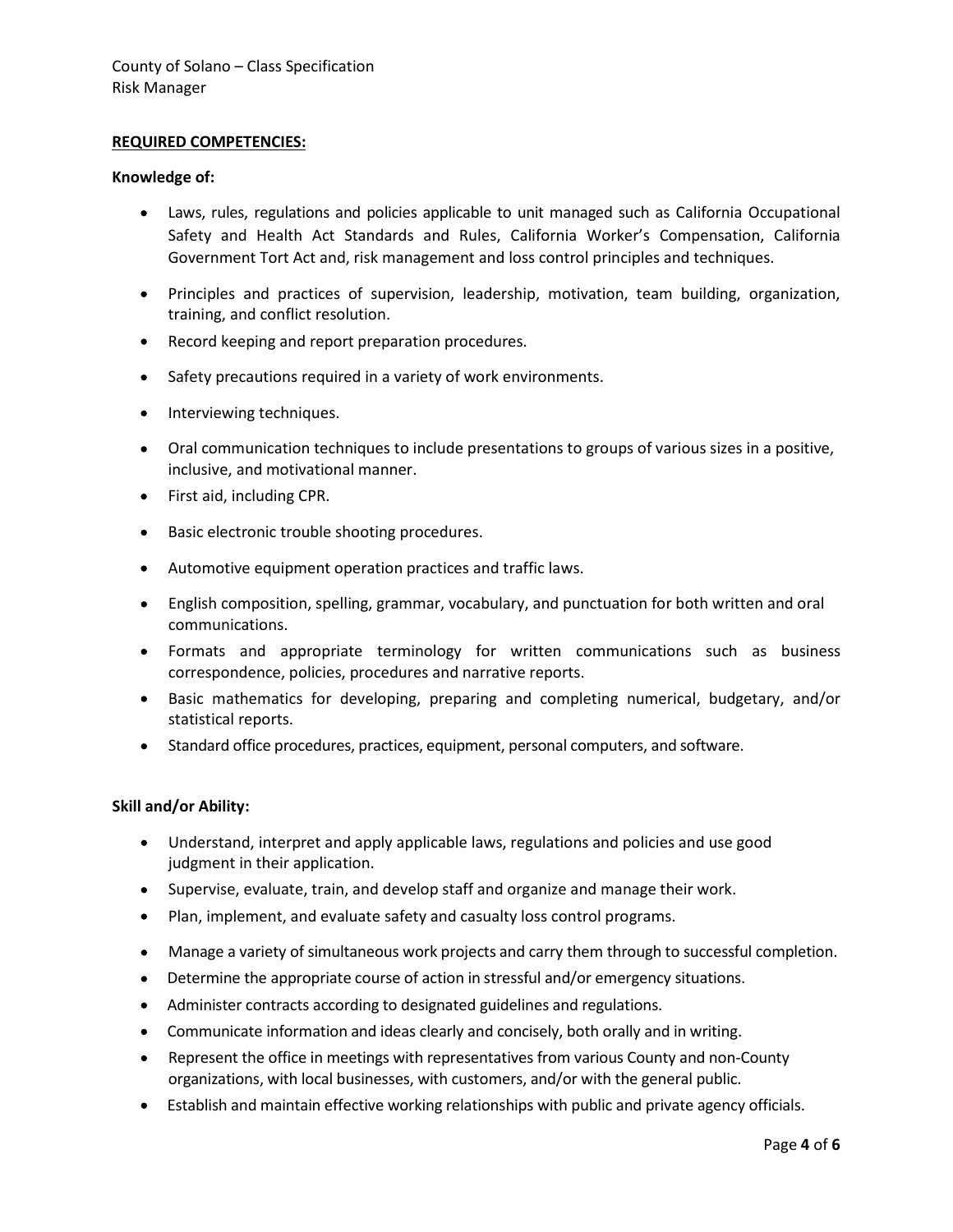# County of Solano – Class Specification<br>
Risk Manager<br>
• Plan and conduct safety related training.<br>
• Determine causes of accidents and develop effective recommendations for corrective Risk Manager

- Plan and conduct safety related training.
- Determine causes of accidents and develop effective recommendations for corrective action.
- Maintain accurate records and document actions taken.  $\bullet$
- Gather and analyze statistical data and prepare comprehensive statistical reports.
- Prepare a variety of written communications to include reports, policies and procedures.  $\bullet$
- Maintain confidentiality of records and information per pertinent laws/regulations
- Use modern office equipment to include computers and related software applications.

# Attributes:

- Diplomacy Works well within the organizational's network; perceptive to social cue; skilled at handling situations without arousing hostility and able to navigate the political landscape of the agency as well as external partners; forge collaboration and know how to stay viable within the system.
- Financial Acumen Understands the financial framework of the organization
- Functional/Technical Expertise Is knowledgeable and skilled in a functional specialty; remains current in their area of expertise and serve as a resource in that area for the agency.
- Team Management Creates and maintains functional work units, while formulating staff's role, responsibilities and goals; provides the level of guidance and management appropriate to the circumstance, including monitoring the skills and needs of all staff.

# PHYSICAL REQUIREMENTS:

- Mobility and Dexterity: Positions in this class typically require stooping, kneeling, reaching, standing, walking, fingering, grasping, feeling (i.e. sense of touch), and repetitive motion.
- Lifting, Carrying, Pushing and Pulling -- Sedentary Work: Employees in this class exert up to 10 pounds of force occasionally and/or a negligible amount of force frequently or constantly to lift, carry, push, pull or otherwise move objects.
- Vision: Positions in this class require the employee to have close visual acuity, with or without correction, to prepare and analyze data and figures, transcribe, view a computer terminal, read, etc. Positions in this class also requires employees to have depth perception in order to operate a motor vehicle.
- Hearing/Talking: Positions in this class require the employee to perceive the nature of sounds at normal speaking levels with or without correction and have the ability to receive detailed information through oral communication. Positions in this class require the employee to express or exchange ideas by means of the spoken word.